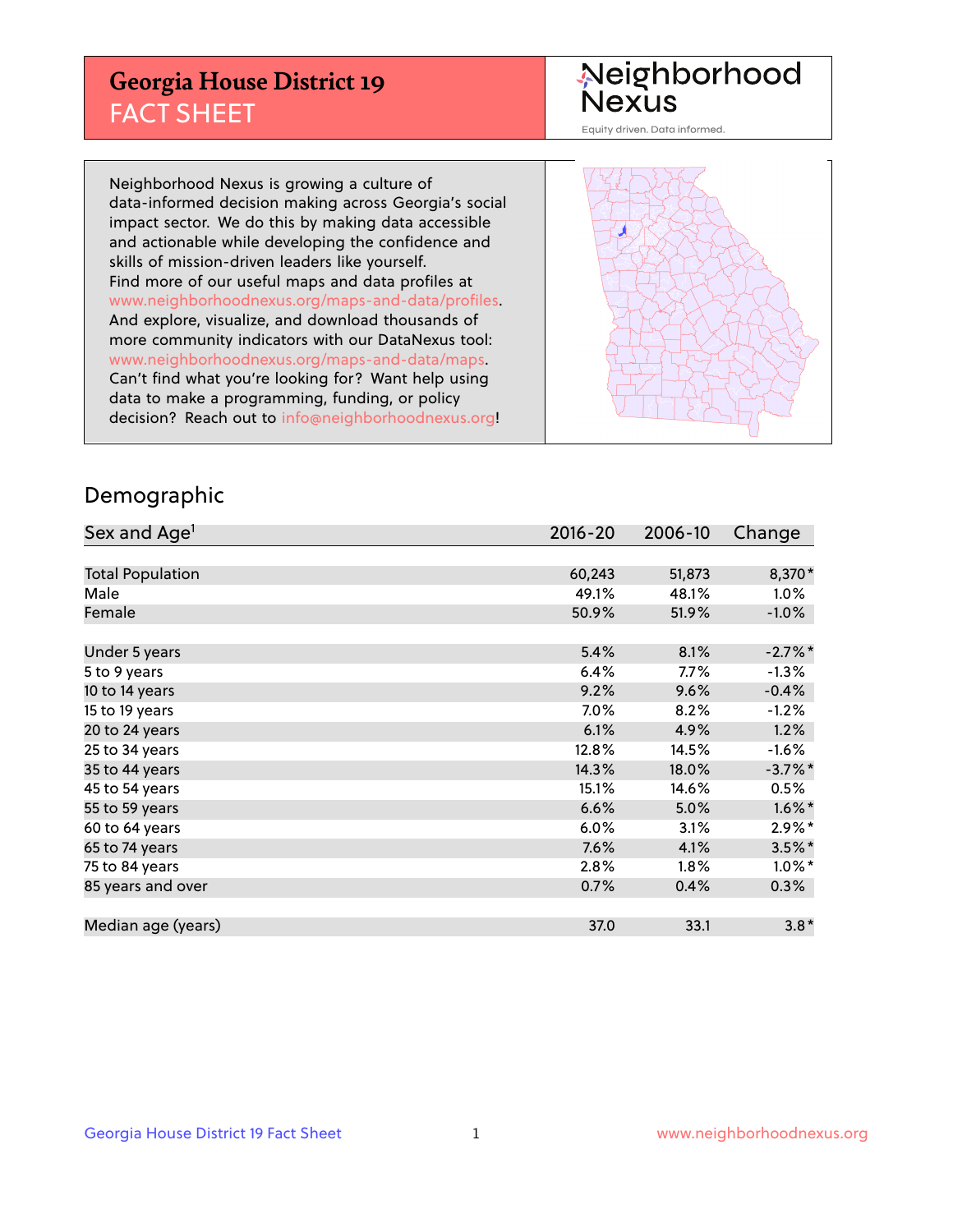## Demographic, continued...

| Race <sup>2</sup>                                            | $2016 - 20$ | 2006-10 | Change     |
|--------------------------------------------------------------|-------------|---------|------------|
| <b>Total population</b>                                      | 60,243      | 51,873  | 8,370*     |
| One race                                                     | 94.5%       | 98.3%   | $-3.8\%$ * |
| White                                                        | 72.2%       | 79.9%   | $-7.7%$ *  |
| <b>Black or African American</b>                             | 20.8%       | 15.8%   | $5.0\%$ *  |
| American Indian and Alaska Native                            | 0.4%        | 0.3%    | 0.1%       |
| Asian                                                        | 0.4%        | 0.6%    | $-0.2%$    |
| Native Hawaiian and Other Pacific Islander                   | 0.0%        | 0.0%    | 0.0%       |
| Some other race                                              | 0.7%        | 1.7%    | $-1.0%$    |
| Two or more races                                            | 5.5%        | 1.7%    | $3.8\%$ *  |
| Race alone or in combination with other race(s) <sup>3</sup> | $2016 - 20$ | 2006-10 | Change     |
| Total population                                             | 60,243      | 51,873  | 8,370*     |
| White                                                        | 77.0%       | 81.5%   | $-4.5%$ *  |
| <b>Black or African American</b>                             | 24.1%       | 16.6%   | $7.5%$ *   |
| American Indian and Alaska Native                            | 1.6%        | 0.7%    | $0.9\%$ *  |
| Asian                                                        | 0.8%        | 1.0%    | $-0.2%$    |
| Native Hawaiian and Other Pacific Islander                   | 0.3%        | 0.0%    | 0.3%       |
| Some other race                                              | 2.0%        | 2.0%    | $-0.0%$    |
| Hispanic or Latino and Race <sup>4</sup>                     | $2016 - 20$ | 2006-10 | Change     |
| <b>Total population</b>                                      | 60,243      | 51,873  | 8,370*     |
| Hispanic or Latino (of any race)                             | 7.0%        | 4.6%    | $2.4\%$ *  |
| Not Hispanic or Latino                                       | 93.0%       | 95.4%   | $-2.4\%$ * |
| White alone                                                  | 68.1%       | 76.8%   | $-8.8\%$ * |
| Black or African American alone                              | 20.1%       | 15.5%   | 4.6%*      |
| American Indian and Alaska Native alone                      | 0.2%        | 0.3%    | $-0.1%$    |
| Asian alone                                                  | 0.4%        | 0.6%    | $-0.3%$    |
| Native Hawaiian and Other Pacific Islander alone             | $0.0\%$     | 0.0%    | $0.0\%$    |
| Some other race alone                                        | 0.1%        | 0.8%    | $-0.7%$    |
| Two or more races                                            | 4.1%        | 1.4%    | $2.7\%$ *  |
| U.S. Citizenship Status <sup>5</sup>                         | $2016 - 20$ | 2006-10 | Change     |
| Foreign-born population                                      | 3,408       | 2,045   | $1,364*$   |
| Naturalized U.S. citizen                                     | 71.6%       | 46.0%   | 25.6%*     |
| Not a U.S. citizen                                           | 28.4%       | 54.0%   | $-25.6%$   |
|                                                              |             |         |            |
| Citizen, Voting Age Population <sup>6</sup>                  | 2016-20     | 2006-10 | Change     |
| Citizen, 18 and over population                              | 43,765      | 35,125  | 8,639*     |
| Male                                                         | 47.1%       | 47.4%   | $-0.3%$    |
| Female                                                       | 52.9%       | 52.6%   | 0.3%       |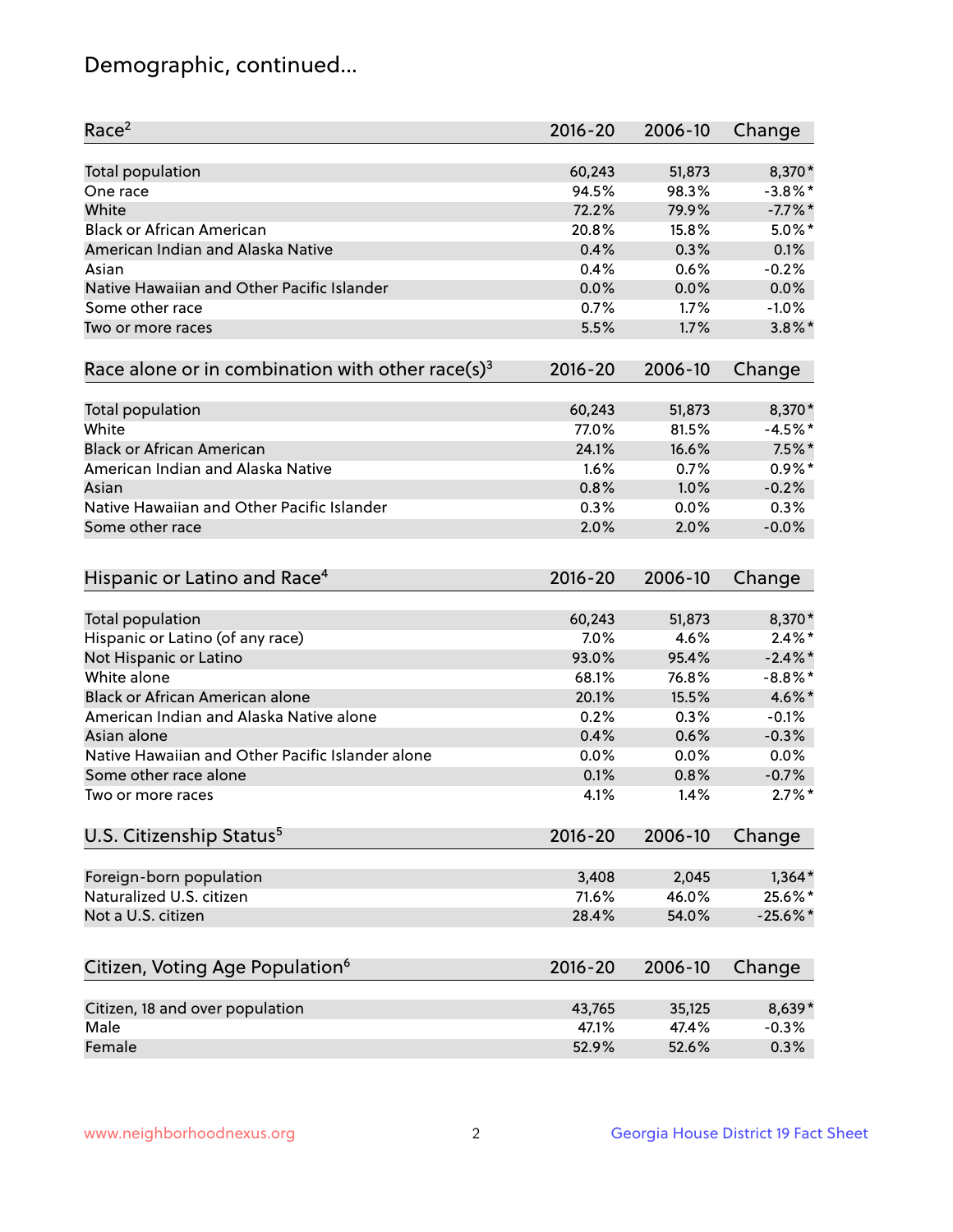#### Economic

| Income <sup>7</sup>                                 | $2016 - 20$ | 2006-10 | Change     |
|-----------------------------------------------------|-------------|---------|------------|
|                                                     |             |         |            |
| All households                                      | 20,414      | 18,152  | $2,262*$   |
| Less than \$10,000                                  | 4.1%        | 3.6%    | 0.5%       |
| \$10,000 to \$14,999                                | 1.7%        | 3.3%    | $-1.6%$    |
| \$15,000 to \$24,999                                | 6.3%        | 8.9%    | $-2.7%$ *  |
| \$25,000 to \$34,999                                | 6.1%        | 9.9%    | $-3.8\%$ * |
| \$35,000 to \$49,999                                | 11.2%       | 14.1%   | $-2.9%$    |
| \$50,000 to \$74,999                                | 23.0%       | 26.1%   | $-3.1%$    |
| \$75,000 to \$99,999                                | 15.2%       | 17.6%   | $-2.4%$    |
| \$100,000 to \$149,999                              | 20.0%       | 12.6%   | $7.4\%$ *  |
| \$150,000 to \$199,999                              | 9.6%        | 2.9%    | $6.7\%$ *  |
| \$200,000 or more                                   | 2.9%        | 1.1%    | $1.9\%$ *  |
| Median household income (dollars)                   | 71,974      | 61,120  | 10,855*    |
| Mean household income (dollars)                     | 84,694      | 65,479  | 19,215*    |
| With earnings                                       | 81.4%       | 90.4%   | $-9.0\%$ * |
| Mean earnings (dollars)                             | 87,915      | 64,878  | 23,037*    |
| <b>With Social Security</b>                         | 25.5%       | 17.6%   | $7.9\%$ *  |
| Mean Social Security income (dollars)               | 19,355      | 14,306  | 5,050*     |
| With retirement income                              | 19.2%       | 12.2%   | $7.1\%$ *  |
| Mean retirement income (dollars)                    | 26,062      | 15,819  | 10,243*    |
| With Supplemental Security Income                   | 4.9%        | 2.6%    | $2.3\%$ *  |
| Mean Supplemental Security Income (dollars)         | 9,883       | 8,711   | 1,172      |
| With cash public assistance income                  | 2.9%        | 1.5%    | $1.4\%$ *  |
| Mean cash public assistance income (dollars)        | 1,039       | 5,111   | $-4,072*$  |
| With Food Stamp/SNAP benefits in the past 12 months | 10.0%       | 5.3%    | 4.7%*      |
|                                                     |             |         |            |
| Families                                            | 15,185      | 14,016  | $1,169*$   |
| Less than \$10,000                                  | 1.5%        | 4.3%    | $-2.8\%$ * |
| \$10,000 to \$14,999                                | 1.2%        | 1.9%    | $-0.7%$    |
| \$15,000 to \$24,999                                | 5.1%        | 6.1%    | $-0.9%$    |
| \$25,000 to \$34,999                                | 5.8%        | 7.7%    | $-1.9%$    |
| \$35,000 to \$49,999                                | 10.3%       | 14.4%   | $-4.1\%$ * |
| \$50,000 to \$74,999                                | 23.3%       | 26.1%   | $-2.8%$    |
| \$75,000 to \$99,999                                | 16.4%       | 19.7%   | $-3.3%$    |
| \$100,000 to \$149,999                              | 23.4%       | 15.4%   | $8.0\%$ *  |
| \$150,000 to \$199,999                              | 9.1%        | 3.5%    | $5.6\%$ *  |
| \$200,000 or more                                   | 3.8%        | 0.8%    | $3.0\%$ *  |
| Median family income (dollars)                      | 79,084      | 66,031  | 13,053*    |
| Mean family income (dollars)                        | 90,144      | 69,960  | 20,184*    |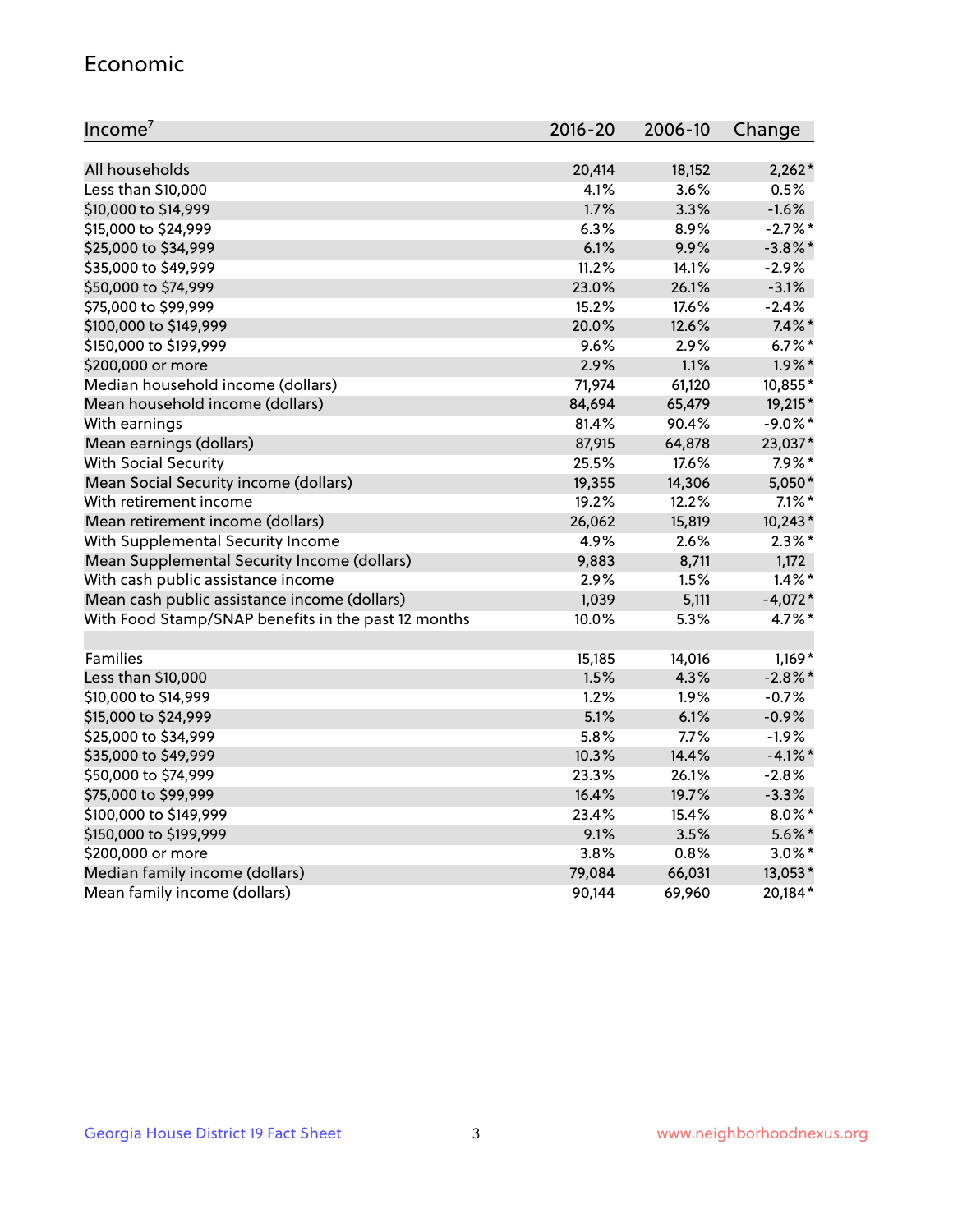## Economic, continued...

| Income, continued <sup>8</sup>                                        | $2016 - 20$ | 2006-10 | Change     |
|-----------------------------------------------------------------------|-------------|---------|------------|
|                                                                       |             |         |            |
| Nonfamily households                                                  | 5,228       | 4,136   | $1,093*$   |
| Median nonfamily income (dollars)                                     | 50,981      | 36,280  | 14,701*    |
| Mean nonfamily income (dollars)                                       | 54,022      | 45,541  | 8,481*     |
| Median earnings for workers (dollars)                                 | 40,266      | 33,764  | $6,502*$   |
| Median earnings for male full-time, year-round workers                | 52,324      | 48,702  | $3,622*$   |
| (dollars)                                                             |             |         |            |
| Median earnings for female full-time, year-round workers<br>(dollars) | 45,769      | 35,351  | 10,418 *   |
| Per capita income (dollars)                                           | 29,828      | 22,974  | $6,854*$   |
|                                                                       |             |         |            |
| Families and People Below Poverty Level <sup>9</sup>                  | 2016-20     | 2006-10 | Change     |
|                                                                       |             |         |            |
| <b>All families</b>                                                   | 5.1%        | 7.8%    | $-2.7%$    |
| With related children under 18 years                                  | 5.7%        | 8.5%    | $-2.7%$    |
| With related children under 5 years only                              | 3.6%        | 10.8%   | $-7.2%$    |
| Married couple families                                               | 3.8%        | 4.8%    | $-1.0%$    |
| With related children under 18 years                                  | 3.7%        | 4.1%    | $-0.4%$    |
| With related children under 5 years only                              | 2.2%        | 1.5%    | 0.7%       |
| Families with female householder, no husband present                  | 9.3%        | 16.4%   | $-7.1%$    |
| With related children under 18 years                                  | 10.7%       | 18.9%   | $-8.2%$    |
| With related children under 5 years only                              | 8.7%        | 32.7%   | $-24.0%$   |
|                                                                       |             |         |            |
| All people                                                            | 6.3%        | 8.6%    | $-2.3%$    |
| Under 18 years                                                        | 7.0%        | 10.5%   | $-3.4%$    |
| Related children under 18 years                                       | 6.5%        | 10.4%   | $-3.8%$    |
| Related children under 5 years                                        | 2.7%        | 14.4%   | $-11.6%$   |
| Related children 5 to 17 years                                        | 7.6%        | 8.9%    | $-1.4%$    |
| 18 years and over                                                     | 6.0%        | 7.7%    | $-1.7%$    |
| 18 to 64 years                                                        | 5.4%        | 7.3%    | $-1.9%$    |
| 65 years and over                                                     | 9.6%        | 11.9%   | $-2.4%$    |
| People in families                                                    | 4.6%        | 7.8%    | $-3.2\%$ * |
| Unrelated individuals 15 years and over                               | 16.5%       | 14.6%   | 1.9%       |
|                                                                       |             |         |            |
| Non-Hispanic white people                                             | 7.5%        | 8.2%    | $-0.7%$    |
| Black or African-American people                                      | 2.6%        | 6.9%    | $-4.3%$    |
| Asian people                                                          | $0.0\%$     | 48.4%   | $-48.4%$   |
| Hispanic or Latino people                                             | 1.9%        | 11.8%   | $-9.9%$    |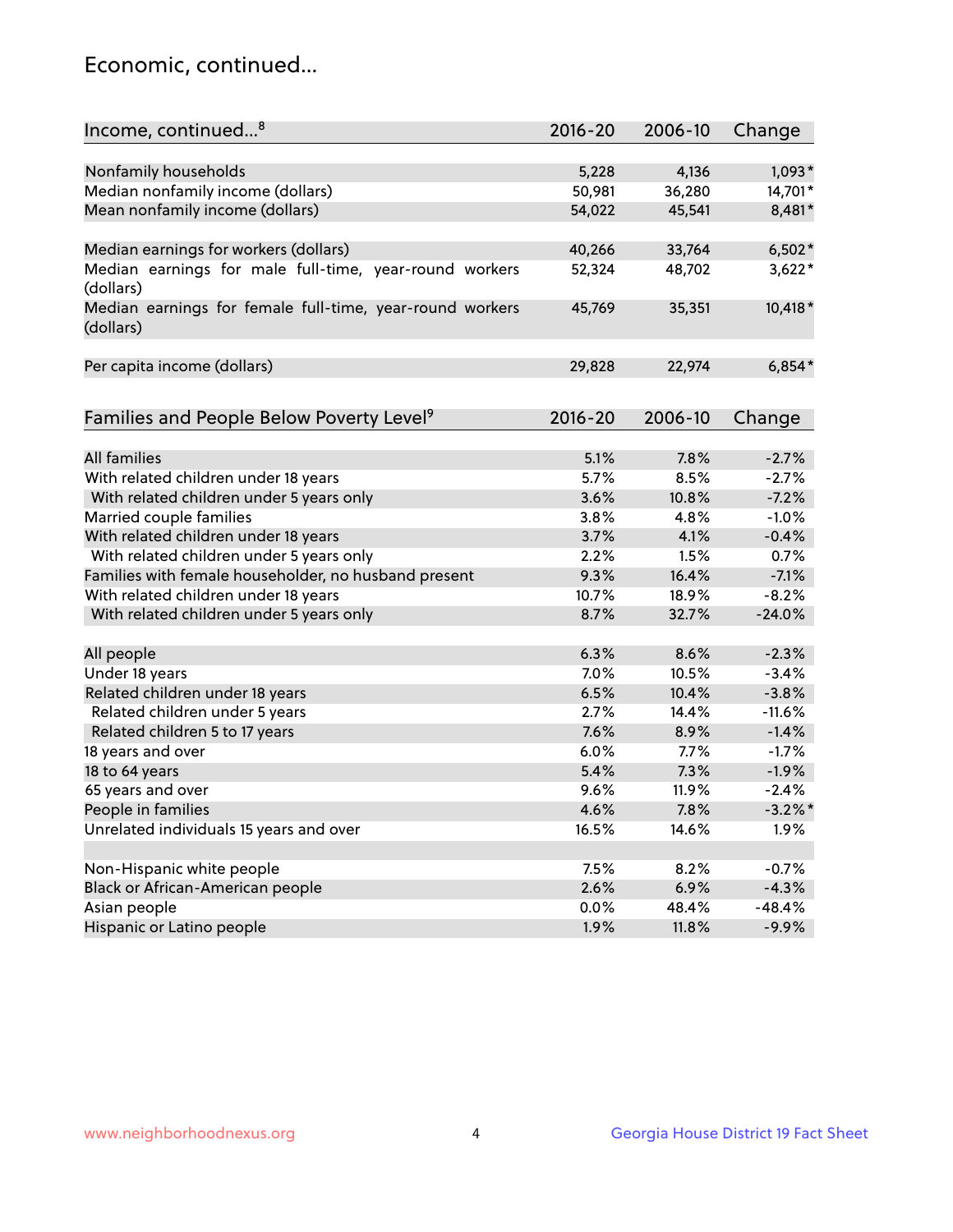## Employment

| Employment Status <sup>10</sup>                                             | $2016 - 20$    | 2006-10        | Change     |
|-----------------------------------------------------------------------------|----------------|----------------|------------|
|                                                                             |                |                |            |
| Population 16 years and over                                                | 46,747         | 37,557         | $9,191*$   |
| In labor force                                                              | 66.6%          | 73.9%          | $-7.3\%$ * |
| Civilian labor force                                                        | 66.4%          | 73.8%          | $-7.3\%$ * |
| Employed                                                                    | 63.7%          | 66.7%          | $-3.0%$    |
| Unemployed                                                                  | 2.7%           | 7.0%           | $-4.3%$    |
| <b>Armed Forces</b>                                                         | 0.2%           | 0.1%           | 0.0%       |
| Not in labor force                                                          | 33.4%          | 26.1%          | $7.3\%$ *  |
| Civilian labor force                                                        | 31,045         | 27,700         | $3,345*$   |
| <b>Unemployment Rate</b>                                                    | 4.1%           | 9.5%           | $-5.5%$    |
|                                                                             |                |                |            |
| Females 16 years and over                                                   | 24,461         | 19,779         | $4,683*$   |
| In labor force                                                              | 61.4%          | 66.0%          | $-4.6%$    |
| Civilian labor force                                                        | 61.3%          | 66.0%          | $-4.7%$    |
| Employed                                                                    | 59.4%          | 59.8%          | $-0.4%$    |
|                                                                             |                |                |            |
| Own children of the householder under 6 years                               | 3,814<br>60.4% | 4,710<br>60.9% | $-896*$    |
| All parents in family in labor force                                        |                |                | $-0.5%$    |
| Own children of the householder 6 to 17 years                               | 10,751         | 10,643         | 107        |
| All parents in family in labor force                                        | 68.9%          | 73.0%          | $-4.2%$    |
|                                                                             |                |                |            |
| Industry <sup>11</sup>                                                      | $2016 - 20$    | 2006-10        | Change     |
|                                                                             |                |                |            |
| Civilian employed population 16 years and over                              | 29,780         | 25,059         | $4,722*$   |
| Agriculture, forestry, fishing and hunting, and mining                      | 1.2%           | 0.2%           | $1.0\%$    |
| Construction                                                                | 8.3%           | 10.6%          | $-2.3\%$ * |
| Manufacturing                                                               | 9.4%           | 9.2%           | 0.1%       |
| Wholesale trade                                                             | 3.5%           | 4.3%           | $-0.8%$    |
| Retail trade                                                                | 13.7%          | 13.3%          | 0.4%       |
| Transportation and warehousing, and utilities                               | 8.1%           | 7.0%           | 1.1%       |
| Information                                                                 | 1.6%           | 2.8%           | $-1.2%$    |
| Finance and insurance, and real estate and rental and leasing               | 6.7%           | 8.2%           | $-1.5%$    |
| Professional, scientific, and management, and administrative                | 10.7%          | 9.2%           | 1.5%       |
| and waste management services                                               |                |                |            |
| Educational services, and health care and social assistance                 | 19.5%          | 20.0%          | $-0.5%$    |
| Arts, entertainment, and recreation, and accommodation and<br>food services | 8.4%           | 6.3%           | $2.1\%$ *  |
| Other services, except public administration                                | 4.7%           | 4.5%           | 0.2%       |
| Public administration                                                       | 4.2%           | 4.6%           | $-0.3%$    |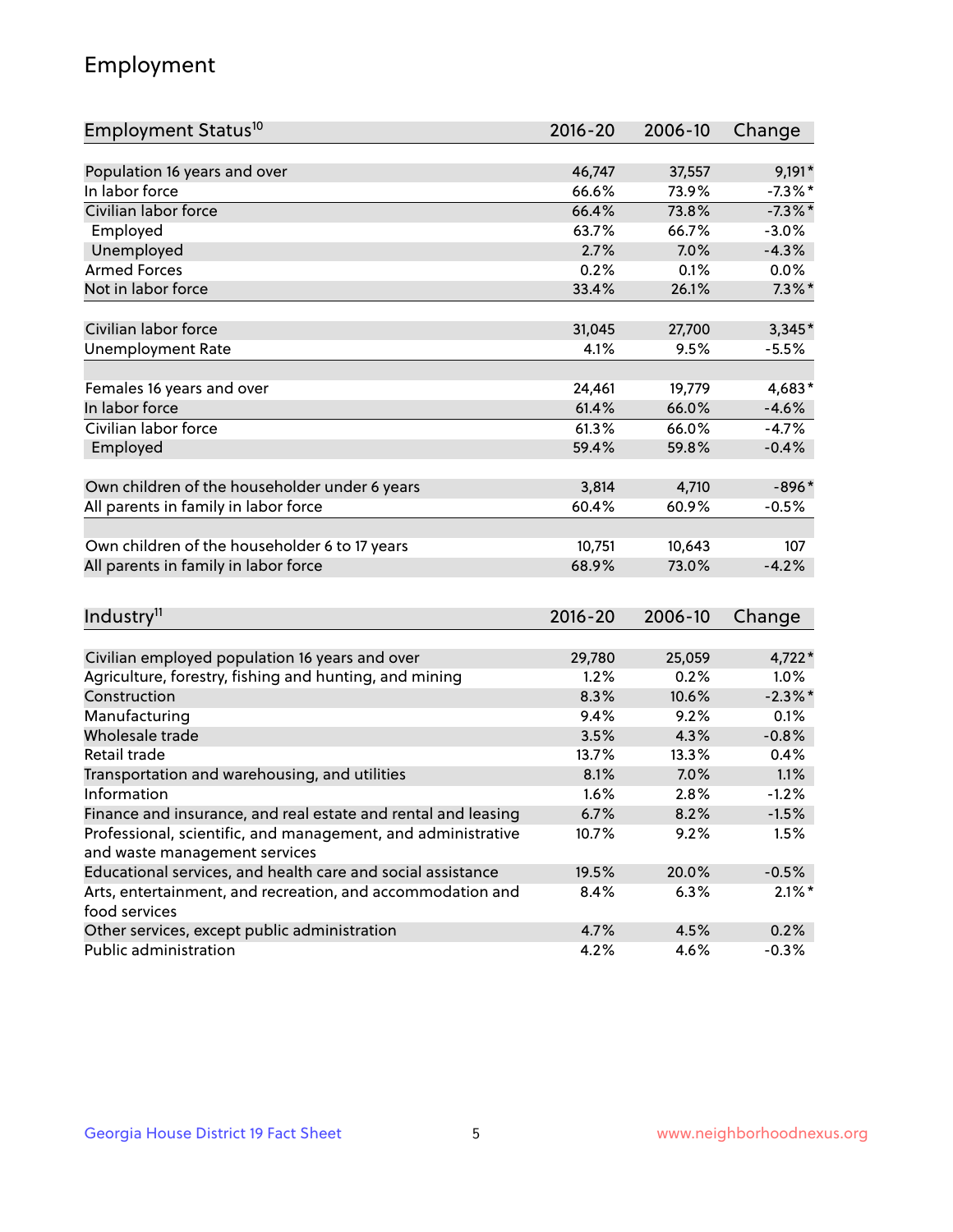## Employment, continued...

| Occupation <sup>12</sup>                                                    | $2016 - 20$ | 2006-10 | Change     |
|-----------------------------------------------------------------------------|-------------|---------|------------|
| Civilian employed population 16 years and over                              | 29,780      | 25,059  | $4,722*$   |
| Management, business, science, and arts occupations                         | 38.0%       | 29.9%   | $8.1\%$ *  |
| Service occupations                                                         | 13.7%       | 14.6%   | $-1.0%$    |
| Sales and office occupations                                                | 24.4%       | 29.5%   | $-5.1\%$ * |
|                                                                             |             |         |            |
| and<br>Natural<br>resources,<br>construction,<br>maintenance<br>occupations | 10.3%       | 14.0%   | $-3.7\%$ * |
| Production, transportation, and material moving occupations                 | 13.6%       | 12.0%   | 1.7%       |
| Class of Worker <sup>13</sup>                                               | $2016 - 20$ | 2006-10 | Change     |
|                                                                             |             |         |            |
| Civilian employed population 16 years and over                              | 29,780      | 25,059  | $4,722*$   |
| Private wage and salary workers                                             | 82.4%       | 78.9%   | 3.5%       |
| Government workers                                                          | 13.6%       | 15.3%   | $-1.7%$    |
| Self-employed in own not incorporated business workers                      | 4.0%        | 5.7%    | $-1.8%$    |
| Unpaid family workers                                                       | 0.0%        | 0.1%    | $-0.0%$    |
| Job Flows <sup>14</sup>                                                     | 2019        | 2010    | Change     |
|                                                                             |             |         |            |
| Total Jobs in district                                                      | 15,928      | 9,887   | 6,041      |
| Held by residents of district                                               | 14.2%       | 16.6%   | $-2.4%$    |
| Held by non-residents of district                                           | 85.8%       | 83.4%   | 2.4%       |
| Jobs by Industry Sector <sup>15</sup>                                       | 2019        | 2010    | Change     |
|                                                                             |             |         |            |
| Total Jobs in district                                                      | 15,928      | 9,887   | 6,041      |
| Goods Producing sectors                                                     | 11.8%       | 12.8%   | $-1.0%$    |
| Trade, Transportation, and Utilities sectors                                | 24.5%       | 24.2%   | 0.3%       |
| All Other Services sectors                                                  | 63.6%       | 63.0%   | 0.6%       |
|                                                                             |             |         |            |
| Total Jobs in district held by district residents                           | 2,262       | 1,638   | 624        |
| <b>Goods Producing sectors</b>                                              | 14.1%       | 14.8%   | $-0.7%$    |
| Trade, Transportation, and Utilities sectors                                | 15.3%       | 11.8%   | 3.5%       |
| All Other Services sectors                                                  | 70.6%       | 73.4%   | $-2.8%$    |
|                                                                             |             |         |            |
| Jobs by Earnings <sup>16</sup>                                              | 2019        | 2010    | Change     |
|                                                                             |             |         |            |
| Total Jobs in district                                                      | 15,928      | 9,887   | 6,041      |
| Jobs with earnings \$1250/month or less                                     | 33.4%       | 40.1%   | $-6.7%$    |
| Jobs with earnings \$1251/month to \$3333/month                             | 35.4%       | 36.3%   | $-0.9%$    |
| Jobs with earnings greater than \$3333/month                                | 31.2%       | 23.6%   | 7.6%       |
| Total Jobs in district held by district residents                           | 2,262       | 1,638   | 624        |
| Jobs with earnings \$1250/month or less                                     | 36.1%       | 39.8%   | $-3.7%$    |
| Jobs with earnings \$1251/month to \$3333/month                             | 34.0%       | 35.5%   | $-1.5%$    |
| Jobs with earnings greater than \$3333/month                                | 29.8%       | 24.7%   | 5.2%       |
|                                                                             |             |         |            |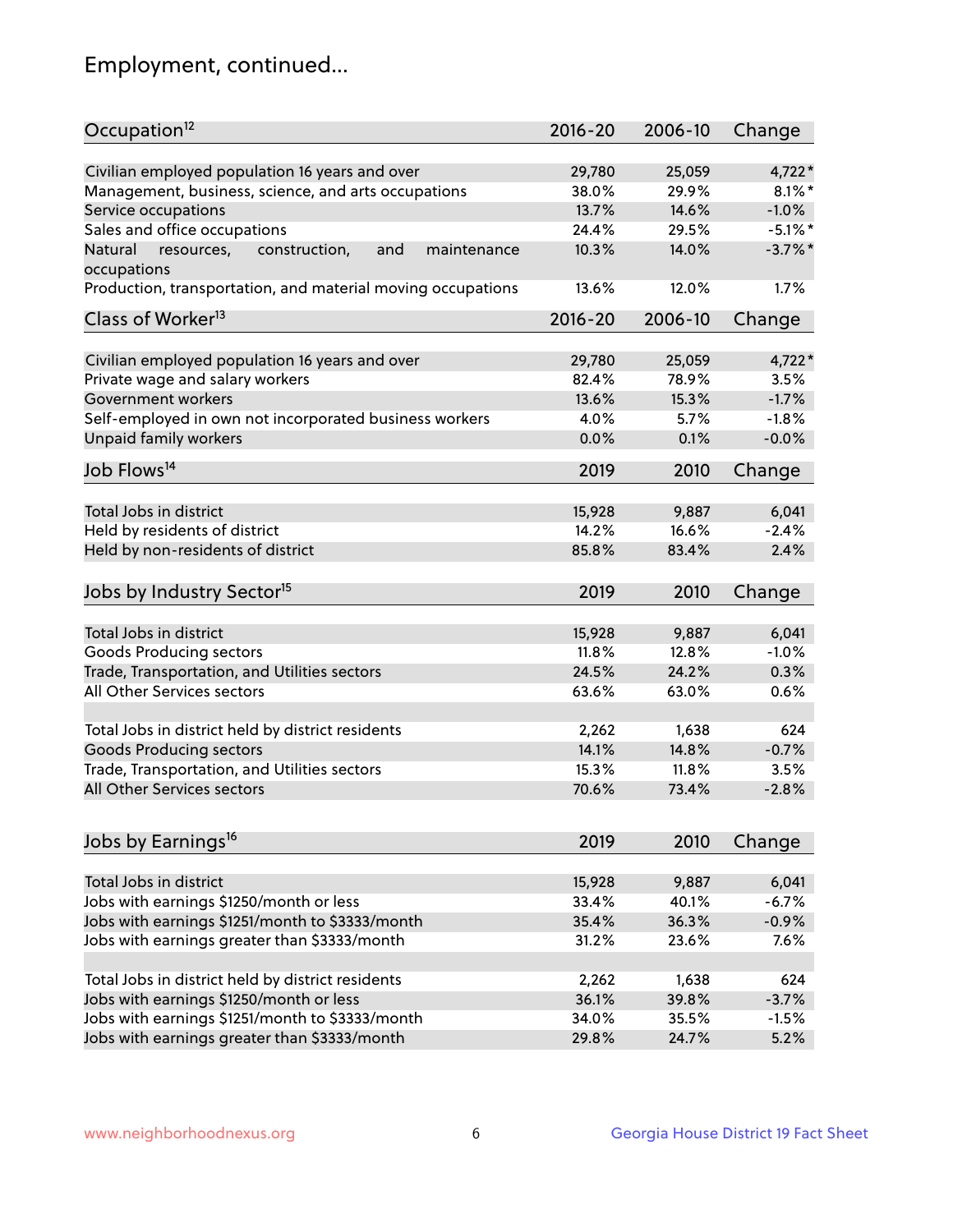## Employment, continued...

| Jobs by Age of Worker <sup>17</sup>               | 2019   | 2010  | Change   |
|---------------------------------------------------|--------|-------|----------|
|                                                   |        |       |          |
| Total Jobs in district                            | 15,928 | 9,887 | 6,041    |
| Jobs with workers age 29 or younger               | 32.2%  | 33.9% | $-1.7%$  |
| Jobs with workers age 30 to 54                    | 50.0%  | 54.7% | $-4.7%$  |
| Jobs with workers age 55 or older                 | 17.9%  | 11.4% | 6.4%     |
|                                                   |        |       |          |
| Total Jobs in district held by district residents | 2,262  | 1,638 | 624      |
| Jobs with workers age 29 or younger               | 32.5%  | 29.1% | 3.5%     |
| Jobs with workers age 30 to 54                    | 47.2%  | 59.3% | $-12.2%$ |
| Jobs with workers age 55 or older                 | 20.3%  | 11.6% | 8.7%     |
|                                                   |        |       |          |

#### Education

| School Enrollment <sup>18</sup>                | $2016 - 20$ | 2006-10 | Change     |
|------------------------------------------------|-------------|---------|------------|
|                                                |             |         |            |
| Population 3 years and over enrolled in school | 16,221      | 15,193  | 1,028      |
| Nursery school, preschool                      | 4.8%        | 6.5%    | $-1.7%$    |
| Kindergarten                                   | 4.0%        | 4.7%    | $-0.7%$    |
| Elementary school (grades 1-8)                 | 47.0%       | 49.2%   | $-2.2%$    |
| High school (grades 9-12)                      | 23.5%       | 23.7%   | $-0.2%$    |
| College or graduate school                     | 20.7%       | 15.9%   | 4.7%*      |
| Educational Attainment <sup>19</sup>           | $2016 - 20$ | 2006-10 | Change     |
|                                                |             |         |            |
| Population 25 years and over                   | 39,695      | 31,895  | 7,800*     |
| Less than 9th grade                            | 3.2%        | 3.4%    | $-0.3%$    |
| 9th to 12th grade, no diploma                  | $7.0\%$     | 10.9%   | $-4.0\%$ * |
| High school graduate (includes equivalency)    | 30.8%       | 37.5%   | $-6.7%$ *  |
| Some college, no degree                        | 25.4%       | 20.7%   | 4.8%*      |
| Associate's degree                             | 9.3%        | 7.5%    | $1.7\%$    |
| Bachelor's degree                              | 17.0%       | 14.2%   | $2.8\%$ *  |
| Graduate or professional degree                | 7.4%        | $5.7\%$ | $1.7\%$    |
|                                                |             |         |            |
| Percent high school graduate or higher         | 89.9%       | 85.6%   | 4.2%       |
| Percent bachelor's degree or higher            | 24.3%       | 19.9%   | $4.4\%$ *  |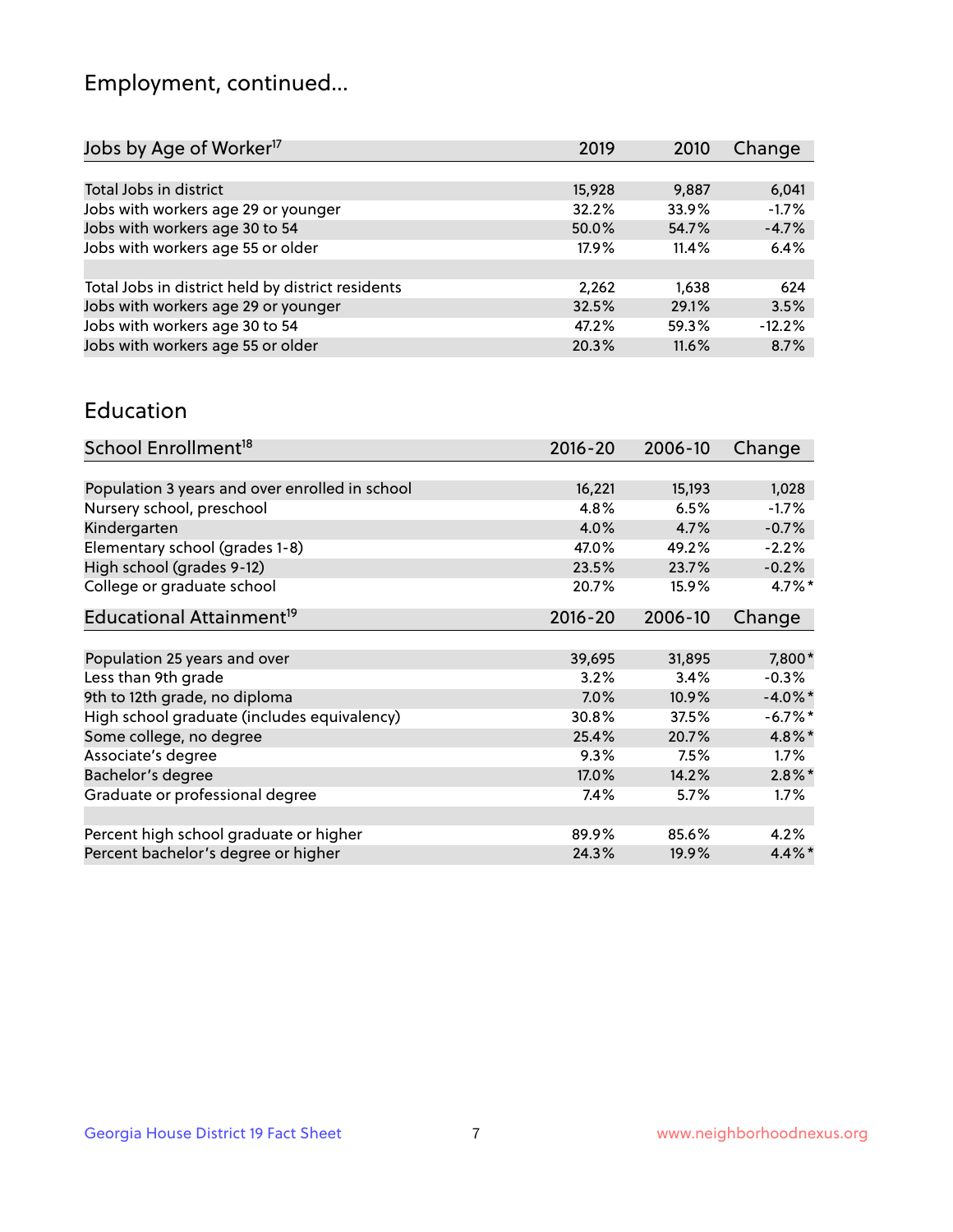## Housing

| <b>Total households</b><br>20,414<br>18,152<br>$2,262*$<br>Family households (families)<br>74.4%<br>77.2%<br>$-2.8%$<br>34.9%<br>45.0%<br>$-10.1\%$ *<br>With own children under 18 years<br>Married-couple family<br>$-3.6\%$ *<br>54.3%<br>57.8%<br>With own children of the householder under 18 years<br>24.5%<br>$-7.6%$ *<br>32.1%<br>Male householder, no wife present, family<br>5.1%<br>4.7%<br>0.4%<br>With own children of the householder under 18 years<br>2.1%<br>$-1.0%$<br>3.1%<br>Female householder, no husband present, family<br>15.0%<br>14.7%<br>0.4%<br>With own children of the householder under 18 years<br>8.3%<br>$-1.6%$<br>9.8%<br>Nonfamily households<br>25.6%<br>22.8%<br>2.8%<br>Householder living alone<br>20.4%<br>19.1%<br>1.3%<br>3.4%<br>4.7%*<br>65 years and over<br>8.1%<br>$-7.2%$ *<br>Households with one or more people under 18 years<br>41.0%<br>48.2%<br>Households with one or more people 65 years and over<br>24.4%<br>13.8%<br>10.6%*<br>$0.10*$<br>Average household size<br>2.95<br>2.85<br>Average family size<br>3.40<br>3.26<br>0.14<br>Housing Occupancy <sup>21</sup><br>$2016 - 20$<br>2006-10<br>Change<br>Total housing units<br>21,547<br>19,442<br>$2,105*$<br>Occupied housing units<br>94.7%<br>1.4%<br>93.4%<br>Vacant housing units<br>6.6%<br>$-1.4%$<br>5.3%<br>2.3<br>2.3<br>0.0<br>Homeowner vacancy rate<br>Rental vacancy rate<br>2.5<br>5.5<br>$-3.1$<br>Units in Structure <sup>22</sup><br>2006-10<br>2016-20<br>Change<br>Total housing units<br>21,547<br>19,442<br>$2,105*$<br>$4.2\%$ *<br>1-unit, detached<br>88.9%<br>84.7%<br>3.1%<br>1.7%<br>1.5%<br>1-unit, attached<br>1.0%<br>1.6%<br>$-0.6%$<br>2 units<br>1.3%<br>2.0%<br>3 or 4 units<br>$-0.7%$<br>0.9%<br>5 to 9 units<br>1.5%<br>$-0.6%$<br>10 to 19 units<br>0.7%<br>1.6%<br>$-0.9%$<br>0.9%<br>20 or more units<br>1.6%<br>$-0.8%$<br>Mobile home<br>3.3%<br>5.4%<br>$-2.1%$ | Households by Type <sup>20</sup> | 2016-20 | 2006-10 | Change |
|--------------------------------------------------------------------------------------------------------------------------------------------------------------------------------------------------------------------------------------------------------------------------------------------------------------------------------------------------------------------------------------------------------------------------------------------------------------------------------------------------------------------------------------------------------------------------------------------------------------------------------------------------------------------------------------------------------------------------------------------------------------------------------------------------------------------------------------------------------------------------------------------------------------------------------------------------------------------------------------------------------------------------------------------------------------------------------------------------------------------------------------------------------------------------------------------------------------------------------------------------------------------------------------------------------------------------------------------------------------------------------------------------------------------------------------------------------------------------------------------------------------------------------------------------------------------------------------------------------------------------------------------------------------------------------------------------------------------------------------------------------------------------------------------------------------------------------------------------------------------------------------------------------------------------------|----------------------------------|---------|---------|--------|
|                                                                                                                                                                                                                                                                                                                                                                                                                                                                                                                                                                                                                                                                                                                                                                                                                                                                                                                                                                                                                                                                                                                                                                                                                                                                                                                                                                                                                                                                                                                                                                                                                                                                                                                                                                                                                                                                                                                                |                                  |         |         |        |
|                                                                                                                                                                                                                                                                                                                                                                                                                                                                                                                                                                                                                                                                                                                                                                                                                                                                                                                                                                                                                                                                                                                                                                                                                                                                                                                                                                                                                                                                                                                                                                                                                                                                                                                                                                                                                                                                                                                                |                                  |         |         |        |
|                                                                                                                                                                                                                                                                                                                                                                                                                                                                                                                                                                                                                                                                                                                                                                                                                                                                                                                                                                                                                                                                                                                                                                                                                                                                                                                                                                                                                                                                                                                                                                                                                                                                                                                                                                                                                                                                                                                                |                                  |         |         |        |
|                                                                                                                                                                                                                                                                                                                                                                                                                                                                                                                                                                                                                                                                                                                                                                                                                                                                                                                                                                                                                                                                                                                                                                                                                                                                                                                                                                                                                                                                                                                                                                                                                                                                                                                                                                                                                                                                                                                                |                                  |         |         |        |
|                                                                                                                                                                                                                                                                                                                                                                                                                                                                                                                                                                                                                                                                                                                                                                                                                                                                                                                                                                                                                                                                                                                                                                                                                                                                                                                                                                                                                                                                                                                                                                                                                                                                                                                                                                                                                                                                                                                                |                                  |         |         |        |
|                                                                                                                                                                                                                                                                                                                                                                                                                                                                                                                                                                                                                                                                                                                                                                                                                                                                                                                                                                                                                                                                                                                                                                                                                                                                                                                                                                                                                                                                                                                                                                                                                                                                                                                                                                                                                                                                                                                                |                                  |         |         |        |
|                                                                                                                                                                                                                                                                                                                                                                                                                                                                                                                                                                                                                                                                                                                                                                                                                                                                                                                                                                                                                                                                                                                                                                                                                                                                                                                                                                                                                                                                                                                                                                                                                                                                                                                                                                                                                                                                                                                                |                                  |         |         |        |
|                                                                                                                                                                                                                                                                                                                                                                                                                                                                                                                                                                                                                                                                                                                                                                                                                                                                                                                                                                                                                                                                                                                                                                                                                                                                                                                                                                                                                                                                                                                                                                                                                                                                                                                                                                                                                                                                                                                                |                                  |         |         |        |
|                                                                                                                                                                                                                                                                                                                                                                                                                                                                                                                                                                                                                                                                                                                                                                                                                                                                                                                                                                                                                                                                                                                                                                                                                                                                                                                                                                                                                                                                                                                                                                                                                                                                                                                                                                                                                                                                                                                                |                                  |         |         |        |
|                                                                                                                                                                                                                                                                                                                                                                                                                                                                                                                                                                                                                                                                                                                                                                                                                                                                                                                                                                                                                                                                                                                                                                                                                                                                                                                                                                                                                                                                                                                                                                                                                                                                                                                                                                                                                                                                                                                                |                                  |         |         |        |
|                                                                                                                                                                                                                                                                                                                                                                                                                                                                                                                                                                                                                                                                                                                                                                                                                                                                                                                                                                                                                                                                                                                                                                                                                                                                                                                                                                                                                                                                                                                                                                                                                                                                                                                                                                                                                                                                                                                                |                                  |         |         |        |
|                                                                                                                                                                                                                                                                                                                                                                                                                                                                                                                                                                                                                                                                                                                                                                                                                                                                                                                                                                                                                                                                                                                                                                                                                                                                                                                                                                                                                                                                                                                                                                                                                                                                                                                                                                                                                                                                                                                                |                                  |         |         |        |
|                                                                                                                                                                                                                                                                                                                                                                                                                                                                                                                                                                                                                                                                                                                                                                                                                                                                                                                                                                                                                                                                                                                                                                                                                                                                                                                                                                                                                                                                                                                                                                                                                                                                                                                                                                                                                                                                                                                                |                                  |         |         |        |
|                                                                                                                                                                                                                                                                                                                                                                                                                                                                                                                                                                                                                                                                                                                                                                                                                                                                                                                                                                                                                                                                                                                                                                                                                                                                                                                                                                                                                                                                                                                                                                                                                                                                                                                                                                                                                                                                                                                                |                                  |         |         |        |
|                                                                                                                                                                                                                                                                                                                                                                                                                                                                                                                                                                                                                                                                                                                                                                                                                                                                                                                                                                                                                                                                                                                                                                                                                                                                                                                                                                                                                                                                                                                                                                                                                                                                                                                                                                                                                                                                                                                                |                                  |         |         |        |
|                                                                                                                                                                                                                                                                                                                                                                                                                                                                                                                                                                                                                                                                                                                                                                                                                                                                                                                                                                                                                                                                                                                                                                                                                                                                                                                                                                                                                                                                                                                                                                                                                                                                                                                                                                                                                                                                                                                                |                                  |         |         |        |
|                                                                                                                                                                                                                                                                                                                                                                                                                                                                                                                                                                                                                                                                                                                                                                                                                                                                                                                                                                                                                                                                                                                                                                                                                                                                                                                                                                                                                                                                                                                                                                                                                                                                                                                                                                                                                                                                                                                                |                                  |         |         |        |
|                                                                                                                                                                                                                                                                                                                                                                                                                                                                                                                                                                                                                                                                                                                                                                                                                                                                                                                                                                                                                                                                                                                                                                                                                                                                                                                                                                                                                                                                                                                                                                                                                                                                                                                                                                                                                                                                                                                                |                                  |         |         |        |
|                                                                                                                                                                                                                                                                                                                                                                                                                                                                                                                                                                                                                                                                                                                                                                                                                                                                                                                                                                                                                                                                                                                                                                                                                                                                                                                                                                                                                                                                                                                                                                                                                                                                                                                                                                                                                                                                                                                                |                                  |         |         |        |
|                                                                                                                                                                                                                                                                                                                                                                                                                                                                                                                                                                                                                                                                                                                                                                                                                                                                                                                                                                                                                                                                                                                                                                                                                                                                                                                                                                                                                                                                                                                                                                                                                                                                                                                                                                                                                                                                                                                                |                                  |         |         |        |
|                                                                                                                                                                                                                                                                                                                                                                                                                                                                                                                                                                                                                                                                                                                                                                                                                                                                                                                                                                                                                                                                                                                                                                                                                                                                                                                                                                                                                                                                                                                                                                                                                                                                                                                                                                                                                                                                                                                                |                                  |         |         |        |
|                                                                                                                                                                                                                                                                                                                                                                                                                                                                                                                                                                                                                                                                                                                                                                                                                                                                                                                                                                                                                                                                                                                                                                                                                                                                                                                                                                                                                                                                                                                                                                                                                                                                                                                                                                                                                                                                                                                                |                                  |         |         |        |
|                                                                                                                                                                                                                                                                                                                                                                                                                                                                                                                                                                                                                                                                                                                                                                                                                                                                                                                                                                                                                                                                                                                                                                                                                                                                                                                                                                                                                                                                                                                                                                                                                                                                                                                                                                                                                                                                                                                                |                                  |         |         |        |
|                                                                                                                                                                                                                                                                                                                                                                                                                                                                                                                                                                                                                                                                                                                                                                                                                                                                                                                                                                                                                                                                                                                                                                                                                                                                                                                                                                                                                                                                                                                                                                                                                                                                                                                                                                                                                                                                                                                                |                                  |         |         |        |
|                                                                                                                                                                                                                                                                                                                                                                                                                                                                                                                                                                                                                                                                                                                                                                                                                                                                                                                                                                                                                                                                                                                                                                                                                                                                                                                                                                                                                                                                                                                                                                                                                                                                                                                                                                                                                                                                                                                                |                                  |         |         |        |
|                                                                                                                                                                                                                                                                                                                                                                                                                                                                                                                                                                                                                                                                                                                                                                                                                                                                                                                                                                                                                                                                                                                                                                                                                                                                                                                                                                                                                                                                                                                                                                                                                                                                                                                                                                                                                                                                                                                                |                                  |         |         |        |
|                                                                                                                                                                                                                                                                                                                                                                                                                                                                                                                                                                                                                                                                                                                                                                                                                                                                                                                                                                                                                                                                                                                                                                                                                                                                                                                                                                                                                                                                                                                                                                                                                                                                                                                                                                                                                                                                                                                                |                                  |         |         |        |
|                                                                                                                                                                                                                                                                                                                                                                                                                                                                                                                                                                                                                                                                                                                                                                                                                                                                                                                                                                                                                                                                                                                                                                                                                                                                                                                                                                                                                                                                                                                                                                                                                                                                                                                                                                                                                                                                                                                                |                                  |         |         |        |
|                                                                                                                                                                                                                                                                                                                                                                                                                                                                                                                                                                                                                                                                                                                                                                                                                                                                                                                                                                                                                                                                                                                                                                                                                                                                                                                                                                                                                                                                                                                                                                                                                                                                                                                                                                                                                                                                                                                                |                                  |         |         |        |
|                                                                                                                                                                                                                                                                                                                                                                                                                                                                                                                                                                                                                                                                                                                                                                                                                                                                                                                                                                                                                                                                                                                                                                                                                                                                                                                                                                                                                                                                                                                                                                                                                                                                                                                                                                                                                                                                                                                                |                                  |         |         |        |
|                                                                                                                                                                                                                                                                                                                                                                                                                                                                                                                                                                                                                                                                                                                                                                                                                                                                                                                                                                                                                                                                                                                                                                                                                                                                                                                                                                                                                                                                                                                                                                                                                                                                                                                                                                                                                                                                                                                                |                                  |         |         |        |
|                                                                                                                                                                                                                                                                                                                                                                                                                                                                                                                                                                                                                                                                                                                                                                                                                                                                                                                                                                                                                                                                                                                                                                                                                                                                                                                                                                                                                                                                                                                                                                                                                                                                                                                                                                                                                                                                                                                                |                                  |         |         |        |
|                                                                                                                                                                                                                                                                                                                                                                                                                                                                                                                                                                                                                                                                                                                                                                                                                                                                                                                                                                                                                                                                                                                                                                                                                                                                                                                                                                                                                                                                                                                                                                                                                                                                                                                                                                                                                                                                                                                                |                                  |         |         |        |
|                                                                                                                                                                                                                                                                                                                                                                                                                                                                                                                                                                                                                                                                                                                                                                                                                                                                                                                                                                                                                                                                                                                                                                                                                                                                                                                                                                                                                                                                                                                                                                                                                                                                                                                                                                                                                                                                                                                                |                                  |         |         |        |
|                                                                                                                                                                                                                                                                                                                                                                                                                                                                                                                                                                                                                                                                                                                                                                                                                                                                                                                                                                                                                                                                                                                                                                                                                                                                                                                                                                                                                                                                                                                                                                                                                                                                                                                                                                                                                                                                                                                                |                                  |         |         |        |
|                                                                                                                                                                                                                                                                                                                                                                                                                                                                                                                                                                                                                                                                                                                                                                                                                                                                                                                                                                                                                                                                                                                                                                                                                                                                                                                                                                                                                                                                                                                                                                                                                                                                                                                                                                                                                                                                                                                                |                                  |         |         |        |
|                                                                                                                                                                                                                                                                                                                                                                                                                                                                                                                                                                                                                                                                                                                                                                                                                                                                                                                                                                                                                                                                                                                                                                                                                                                                                                                                                                                                                                                                                                                                                                                                                                                                                                                                                                                                                                                                                                                                |                                  |         |         |        |
|                                                                                                                                                                                                                                                                                                                                                                                                                                                                                                                                                                                                                                                                                                                                                                                                                                                                                                                                                                                                                                                                                                                                                                                                                                                                                                                                                                                                                                                                                                                                                                                                                                                                                                                                                                                                                                                                                                                                |                                  |         |         |        |
|                                                                                                                                                                                                                                                                                                                                                                                                                                                                                                                                                                                                                                                                                                                                                                                                                                                                                                                                                                                                                                                                                                                                                                                                                                                                                                                                                                                                                                                                                                                                                                                                                                                                                                                                                                                                                                                                                                                                |                                  |         |         |        |
|                                                                                                                                                                                                                                                                                                                                                                                                                                                                                                                                                                                                                                                                                                                                                                                                                                                                                                                                                                                                                                                                                                                                                                                                                                                                                                                                                                                                                                                                                                                                                                                                                                                                                                                                                                                                                                                                                                                                | Boat, RV, van, etc.              | 0.0%    | 0.0%    | 0.0%   |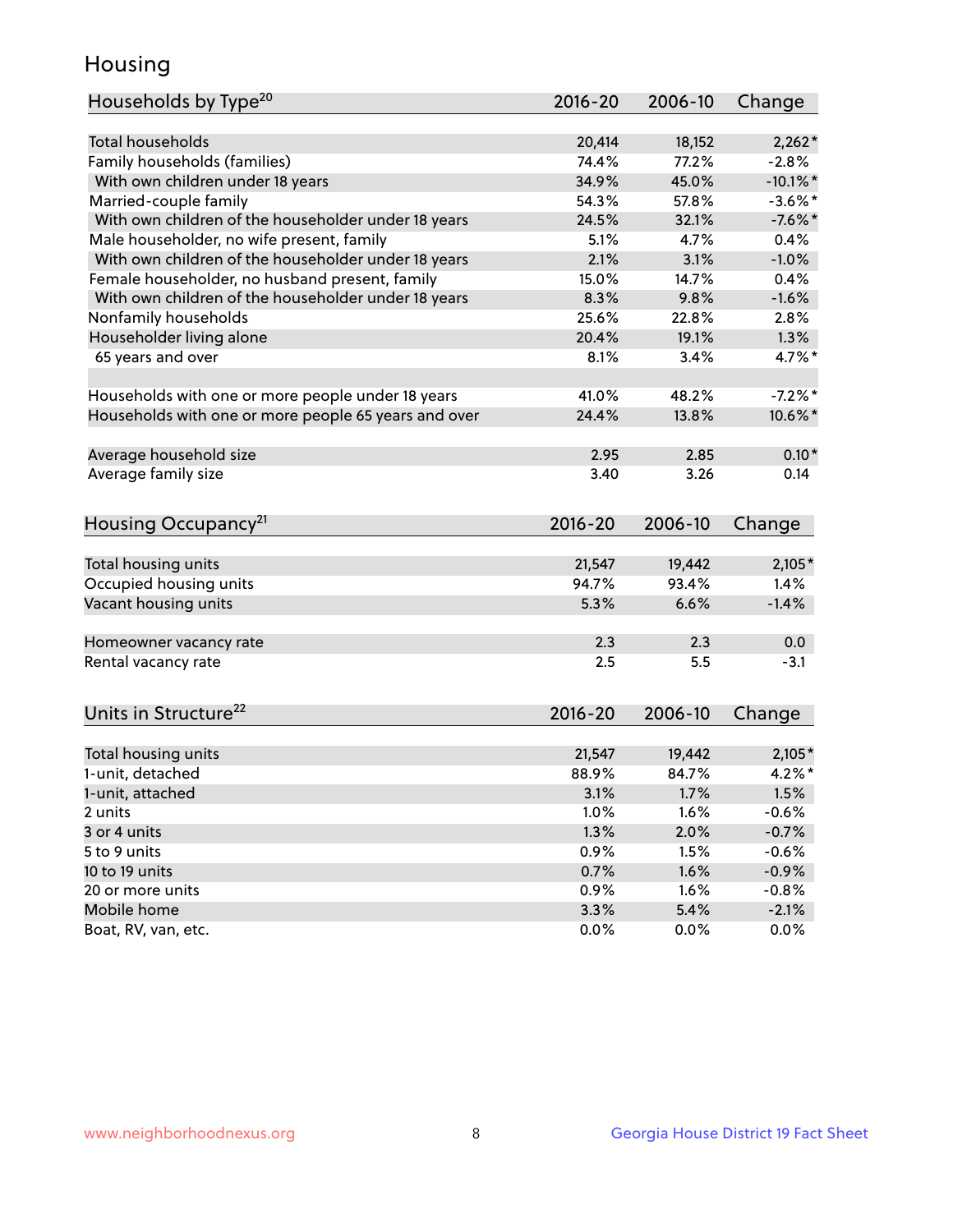## Housing, Continued...

| Year Structure Built <sup>23</sup>             | 2016-20     | 2006-10 | Change      |
|------------------------------------------------|-------------|---------|-------------|
| Total housing units                            | 21,547      | 19,442  | 2,105*      |
| Built 2014 or later                            | 6.4%        | (X)     | (X)         |
| Built 2010 to 2013                             | 1.5%        | (X)     | (X)         |
| Built 2000 to 2009                             | 29.7%       | 30.4%   | $-0.8%$     |
| Built 1990 to 1999                             | 28.5%       | 32.8%   | $-4.2\%$ *  |
| Built 1980 to 1989                             | 17.9%       | 19.3%   | $-1.3%$     |
| Built 1970 to 1979                             | 9.0%        | 9.5%    | $-0.5%$     |
| Built 1960 to 1969                             | 3.0%        | 3.6%    | $-0.6%$     |
| Built 1950 to 1959                             | 1.6%        | 2.0%    | $-0.5%$     |
| Built 1940 to 1949                             | 1.0%        | 0.6%    | 0.4%        |
| Built 1939 or earlier                          | 1.3%        | 1.8%    | $-0.5%$     |
| Housing Tenure <sup>24</sup>                   | $2016 - 20$ | 2006-10 | Change      |
| Occupied housing units                         | 20,414      | 18,152  | $2,262*$    |
| Owner-occupied                                 | 75.1%       | 80.5%   | $-5.4\%$ *  |
| Renter-occupied                                | 24.9%       | 19.5%   | $5.4\%$ *   |
| Average household size of owner-occupied unit  | 2.93        | 2.85    | $0.08*$     |
| Average household size of renter-occupied unit | 3.01        | 2.86    | 0.15        |
| Residence 1 Year Ago <sup>25</sup>             | 2016-20     | 2006-10 | Change      |
| Population 1 year and over                     | 59,652      | 51,108  | 8,544*      |
| Same house                                     | 91.4%       | 84.8%   | $6.6\%$ *   |
| Different house in the U.S.                    | 8.5%        | 14.9%   | $-6.4\%$ *  |
| Same county                                    | 2.4%        | 7.0%    | $-4.7%$ *   |
| Different county                               | 6.2%        | 7.9%    | $-1.7%$     |
| Same state                                     | 4.9%        | 5.8%    | $-0.9%$     |
| Different state                                | 1.3%        | 2.1%    | $-0.9%$     |
| Abroad                                         | 0.1%        | 0.3%    | $-0.2%$     |
| Value of Housing Unit <sup>26</sup>            | $2016 - 20$ | 2006-10 | Change      |
| Owner-occupied units                           | 15,332      | 14,619  | 713         |
| Less than \$50,000                             | 4.4%        | 2.4%    | 2.0%        |
| \$50,000 to \$99,999                           | 7.3%        | 11.0%   | $-3.6%$     |
| \$100,000 to \$149,999                         | 21.4%       | 38.7%   | $-17.3\%$ * |
| \$150,000 to \$199,999                         | 31.7%       | 26.9%   | 4.8%*       |
| \$200,000 to \$299,999                         | 22.8%       | 14.7%   | $8.1\%$ *   |
| \$300,000 to \$499,999                         | 10.1%       | 4.3%    | $5.8\%$ *   |
| \$500,000 to \$999,999                         | 1.5%        | 1.8%    | $-0.3%$     |
| \$1,000,000 or more                            | 0.7%        | 0.2%    | 0.5%        |
| Median (dollars)                               | 172,042     | 147,629 | 24,413*     |
| Mortgage Status <sup>27</sup>                  | $2016 - 20$ | 2006-10 | Change      |
| Owner-occupied units                           | 15,332      | 14,619  | 713         |
| Housing units with a mortgage                  | 75.6%       | 85.2%   | $-9.7%$ *   |
| Housing units without a mortgage               | 24.4%       | 14.8%   | $9.7\%$ *   |
|                                                |             |         |             |

Georgia House District 19 Fact Sheet 9 9 9 www.neighborhoodnexus.org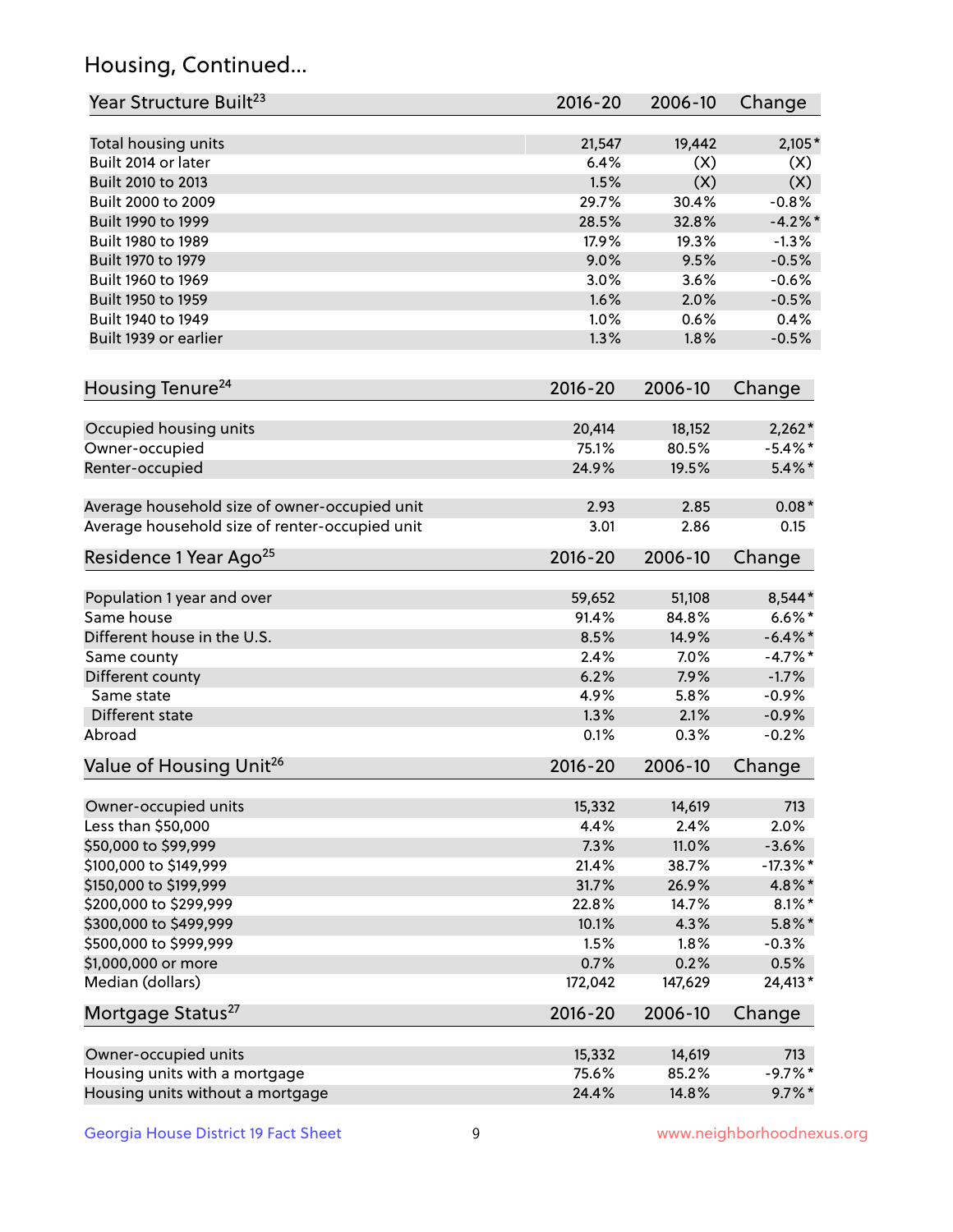## Housing, Continued...

| Selected Monthly Owner Costs <sup>28</sup>                                            | 2016-20     | 2006-10 | Change     |
|---------------------------------------------------------------------------------------|-------------|---------|------------|
| Housing units with a mortgage                                                         | 11,585      | 12,461  | $-876*$    |
| Less than \$300                                                                       | 0.5%        | 0.0%    | 0.5%       |
| \$300 to \$499                                                                        | 0.9%        | 1.2%    | $-0.3%$    |
| \$500 to \$999                                                                        | 24.5%       | 17.7%   | $6.8\%$ *  |
| \$1,000 to \$1,499                                                                    | 42.6%       | 49.4%   | $-6.8\%$ * |
| \$1,500 to \$1,999                                                                    | 21.7%       | 21.2%   | 0.5%       |
| \$2,000 to \$2,999                                                                    | 8.8%        | 8.4%    | 0.3%       |
| \$3,000 or more                                                                       | 1.0%        | 2.0%    | $-1.0%$    |
| Median (dollars)                                                                      | 1,247       | 1,303   | $-57*$     |
|                                                                                       |             |         |            |
| Housing units without a mortgage                                                      | 3,747       | 2,158   | 1,589*     |
| Less than \$150                                                                       | 1.5%        | 7.2%    | $-5.7%$    |
| \$150 to \$249                                                                        | 7.6%        | 13.9%   | $-6.4%$    |
| \$250 to \$349                                                                        | 24.1%       | 22.5%   | 1.6%       |
| \$350 to \$499                                                                        | 33.7%       | 31.6%   | 2.1%       |
| \$500 to \$699                                                                        | 27.2%       | 18.9%   | 8.3%       |
| \$700 or more                                                                         | 6.0%        | 5.9%    | 0.1%       |
| Median (dollars)                                                                      | 416         | 375     | $41*$      |
| Selected Monthly Owner Costs as a Percentage of<br>Household Income <sup>29</sup>     | $2016 - 20$ | 2006-10 | Change     |
| Housing units with a mortgage (excluding units where<br>SMOCAPI cannot be computed)   | 11,455      | 12,399  | $-943$     |
| Less than 20.0 percent                                                                | 53.4%       | 34.3%   | 19.2%*     |
| 20.0 to 24.9 percent                                                                  | 18.2%       | 18.5%   | $-0.3%$    |
| 25.0 to 29.9 percent                                                                  | 7.4%        | 12.7%   | $-5.3\%$ * |
| 30.0 to 34.9 percent                                                                  | 5.3%        | 8.9%    | $-3.6\%$ * |
| 35.0 percent or more                                                                  | 15.7%       | 25.7%   | $-9.9%$ *  |
| Not computed                                                                          | 129         | 62      | 67         |
| Housing unit without a mortgage (excluding units where<br>SMOCAPI cannot be computed) | 3,598       | 2,152   | $1,446*$   |
| Less than 10.0 percent                                                                | 58.0%       | 46.4%   | 11.6%      |
| 10.0 to 14.9 percent                                                                  | 18.8%       | 23.4%   | $-4.6%$    |
| 15.0 to 19.9 percent                                                                  | 7.9%        | 12.7%   | $-4.8%$    |
| 20.0 to 24.9 percent                                                                  | 5.8%        | 2.0%    | 3.8%       |
| 25.0 to 29.9 percent                                                                  | 2.3%        | 3.0%    | $-0.6%$    |
| 30.0 to 34.9 percent                                                                  | 0.6%        | 1.8%    | $-1.2%$    |
| 35.0 percent or more                                                                  | 6.6%        | 10.8%   | $-4.2%$    |
| Not computed                                                                          | 149         | 6       | 143        |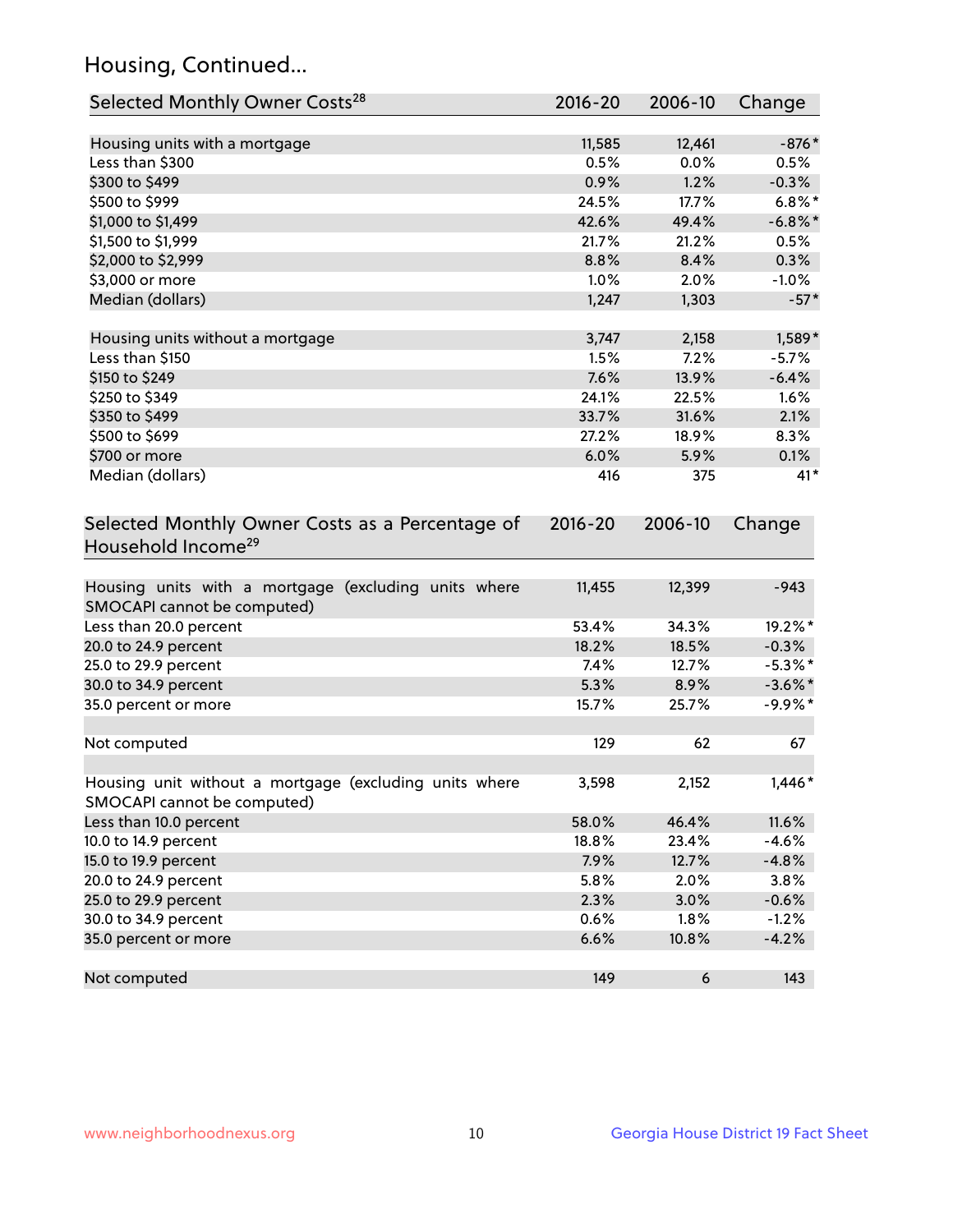## Housing, Continued...

| Gross Rent <sup>30</sup>                                     | 2016-20     | 2006-10 | Change   |
|--------------------------------------------------------------|-------------|---------|----------|
|                                                              |             |         |          |
| Occupied units paying rent                                   | 4,903       | 3,379   | $1,524*$ |
| Less than \$200                                              | $1.1\%$     | 0.1%    | $1.0\%$  |
| \$200 to \$499                                               | 3.0%        | 4.1%    | $-1.1%$  |
| \$500 to \$749                                               | 8.5%        | 19.4%   | $-10.9%$ |
| \$750 to \$999                                               | 16.5%       | 32.8%   | $-16.2%$ |
| \$1,000 to \$1,499                                           | 43.8%       | 36.9%   | $6.9\%$  |
| \$1,500 to \$1,999                                           | 23.9%       | 5.5%    | 18.4%*   |
| \$2,000 or more                                              | 3.2%        | 1.2%    | 2.0%     |
| Median (dollars)                                             | 1,187       | 1,144   | 43       |
|                                                              |             |         |          |
| No rent paid                                                 | 178         | 154     | 25       |
|                                                              |             |         |          |
| Gross Rent as a Percentage of Household Income <sup>31</sup> | $2016 - 20$ | 2006-10 | Change   |

| Occupied units paying rent (excluding units where GRAPI<br>cannot be computed) | 4,855 | 3,317    | $1,538*$ |
|--------------------------------------------------------------------------------|-------|----------|----------|
| Less than 15.0 percent                                                         | 19.0% | 6.8%     | 12.2%    |
| 15.0 to 19.9 percent                                                           | 18.1% | $13.0\%$ | 5.0%     |
| 20.0 to 24.9 percent                                                           | 17.4% | 14.9%    | 2.5%     |
| 25.0 to 29.9 percent                                                           | 8.7%  | 16.1%    | $-7.4%$  |
| 30.0 to 34.9 percent                                                           | 9.6%  | 10.3%    | $-0.7%$  |
| 35.0 percent or more                                                           | 27.3% | 38.8%    | $-11.5%$ |
|                                                                                |       |          |          |
| Not computed                                                                   | 227   | 216      | 11       |

## Transportation

| Commuting to Work <sup>32</sup>           | 2016-20 | 2006-10 | Change    |
|-------------------------------------------|---------|---------|-----------|
|                                           |         |         |           |
| Workers 16 years and over                 | 29,375  | 24,492  | 4,884*    |
| Car, truck, or van - drove alone          | 82.6%   | 84.4%   | $-1.8%$   |
| Car, truck, or van - carpooled            | 7.7%    | 9.8%    | $-2.1%$   |
| Public transportation (excluding taxicab) | 0.3%    | 0.4%    | $-0.1%$   |
| Walked                                    | 0.2%    | 0.7%    | $-0.5%$   |
| Other means                               | 0.5%    | $1.0\%$ | $-0.5%$   |
| Worked at home                            | 8.8%    | 3.7%    | $5.1\%$ * |
|                                           |         |         |           |
| Mean travel time to work (minutes)        | 38.6    | 38.9    | $-0.3$    |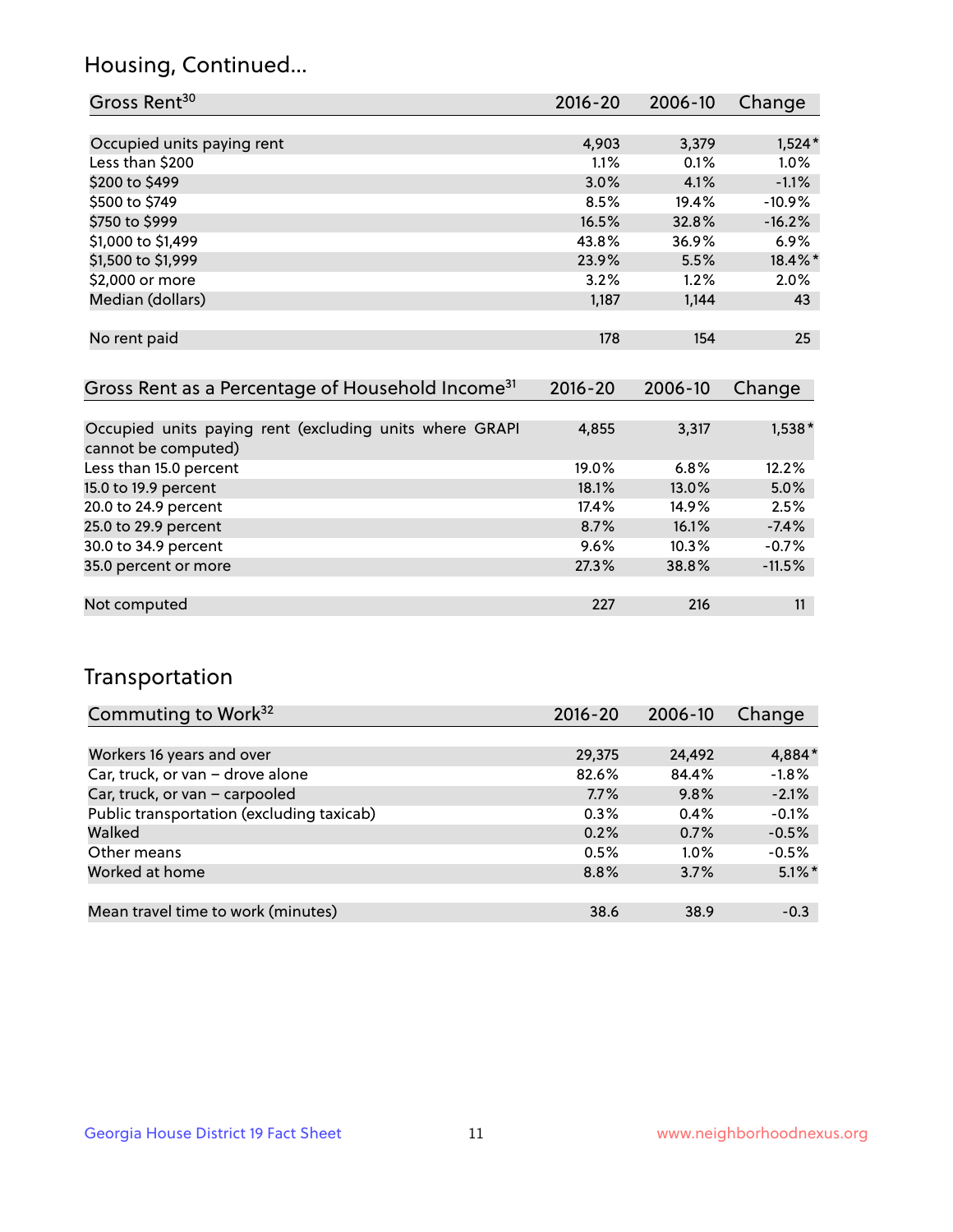## Transportation, Continued...

| Vehicles Available <sup>33</sup> | 2016-20 | 2006-10 | Change   |
|----------------------------------|---------|---------|----------|
|                                  |         |         |          |
| Occupied housing units           | 20,414  | 18,152  | $2,262*$ |
| No vehicles available            | 3.2%    | 1.9%    | 1.3%     |
| 1 vehicle available              | 23.3%   | 26.0%   | $-2.7%$  |
| 2 vehicles available             | 44.1%   | 44.4%   | $-0.2%$  |
| 3 or more vehicles available     | 29.4%   | 27.7%   | 1.6%     |

#### Health

| Health Insurance coverage <sup>34</sup>                 | 2016-20 |
|---------------------------------------------------------|---------|
|                                                         |         |
| Civilian Noninstitutionalized Population                | 60,099  |
| With health insurance coverage                          | 88.8%   |
| With private health insurance coverage                  | 73.6%   |
| With public health coverage                             | 24.6%   |
| No health insurance coverage                            | 11.2%   |
| Civilian Noninstitutionalized Population Under 19 years | 16,158  |
| No health insurance coverage                            | 5.4%    |
| Civilian Noninstitutionalized Population 19 to 64 years | 37,315  |
| In labor force:                                         | 29,262  |
| Employed:                                               | 28,099  |
| With health insurance coverage                          | 87.3%   |
| With private health insurance coverage                  | 84.0%   |
| With public coverage                                    | 5.2%    |
| No health insurance coverage                            | 12.7%   |
| Unemployed:                                             | 1,164   |
| With health insurance coverage                          | 57.2%   |
| With private health insurance coverage                  | 46.3%   |
| With public coverage                                    | 26.2%   |
| No health insurance coverage                            | 42.8%   |
| Not in labor force:                                     | 8,053   |
| With health insurance coverage                          | 77.6%   |
| With private health insurance coverage                  | 57.3%   |
| With public coverage                                    | 29.0%   |
| No health insurance coverage                            | 22.4%   |